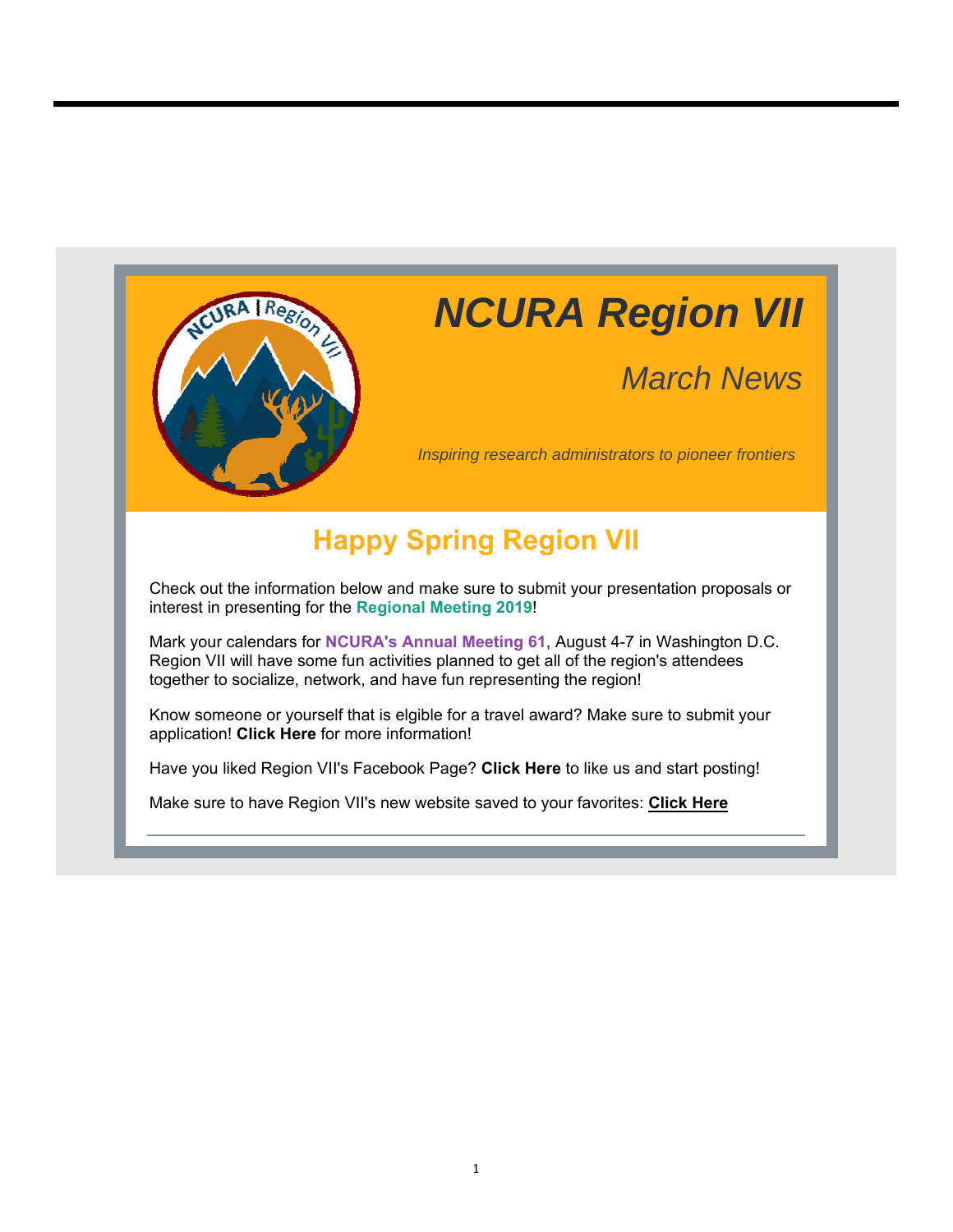

# **Research Administration Meets Bigfoot:**

**Confronting mysteries and challenges in our changing environment**

### **Calling all proposals and presenters!**

The 2019 VI & VII Regional Meeting Program Committee is pleased to announce that presentation proposals and presenter applications are open for submission! Have an idea for a topic to present? Want to open a discussion on an area of interest and problem solve? Love to present? The Regional Meeting wants you! Please fill out the Google Form(s) linked below.

### **Deadline: Friday, April 12th**

For more information about session tracks, levels, and formats, **CLICK HERE** To submit your presentation proposal, **CLICK HERE** To submit your name as a presenter, **CLICK HERE**

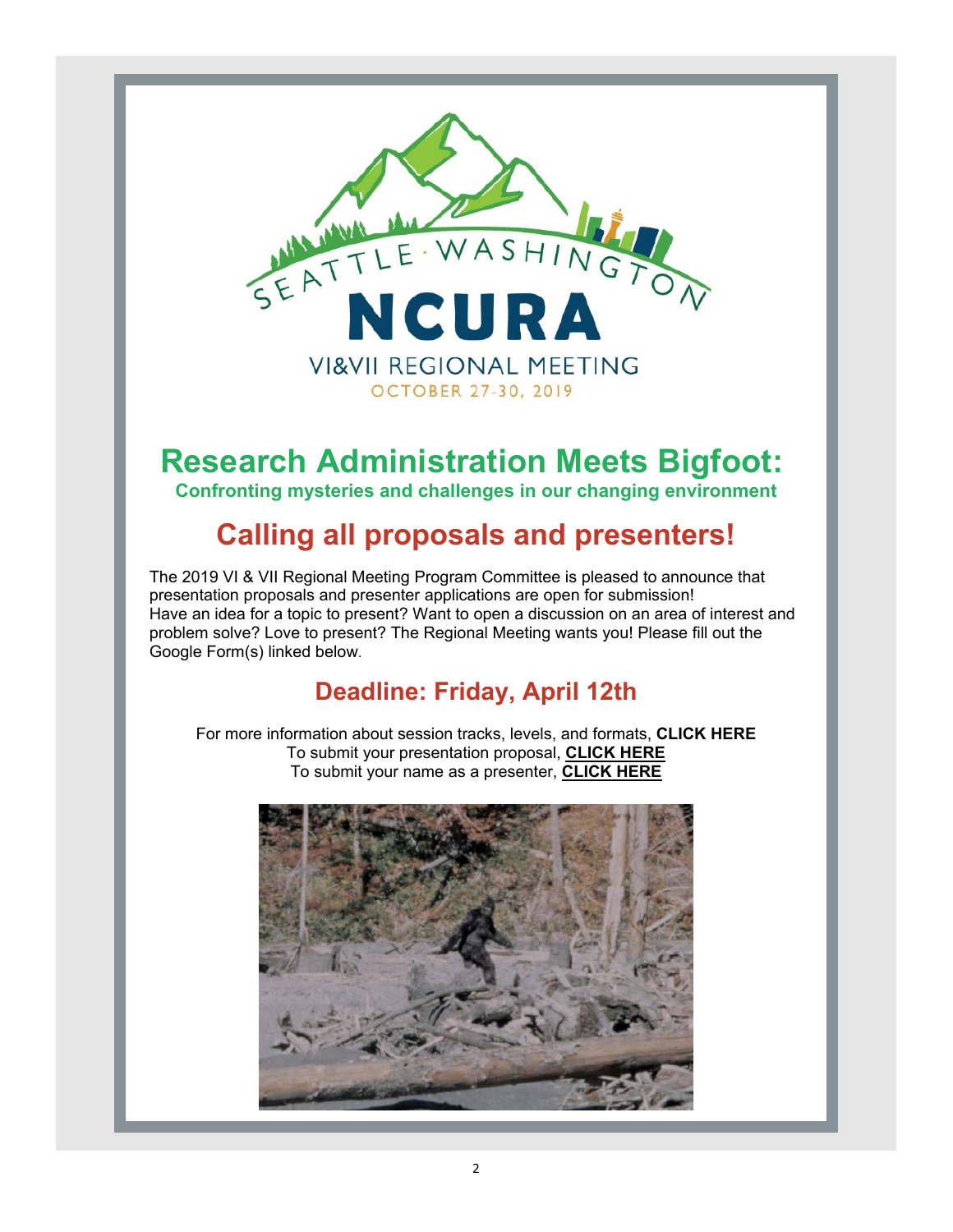## **NCURA Education Scholarship Fund**

The Education Scholarship Fund was established in 2011 to provide support to members who seek graduate education in research administration. The Education Scholarship Fund is designed to provide access to funds which would otherwise be unavailable.

Our very own **Sylvia Bradshaw**, Director of Sponsored Programs at Dixe State University in Region VII, received one of first scholarships in Spring 2018

*NCURA has given me an ever-expanding network of professionals who I want to emulate by both their extensive knowledge and service rendered. I truly do hope to "pay it forward" as so many others have done for me. -Sylvia Bradshaw*



Want to apply for the Education Scholarship?

Click the button below to learn more about the requirements and process

Education Scholarship Fund



# **Going to NCURA 61st Annual Meeting?**

**Come to the All-Region Business Meeting for a chance to win the jackalope!**

Join NCURA at the Washington Hilton in Washington D.C. August 4 - 7, 2019 Registration for AM61 will open in April- stay tuned!

Keep watch for the fun events, connections, and happy hours to meet up with your fellow Region VII attendees!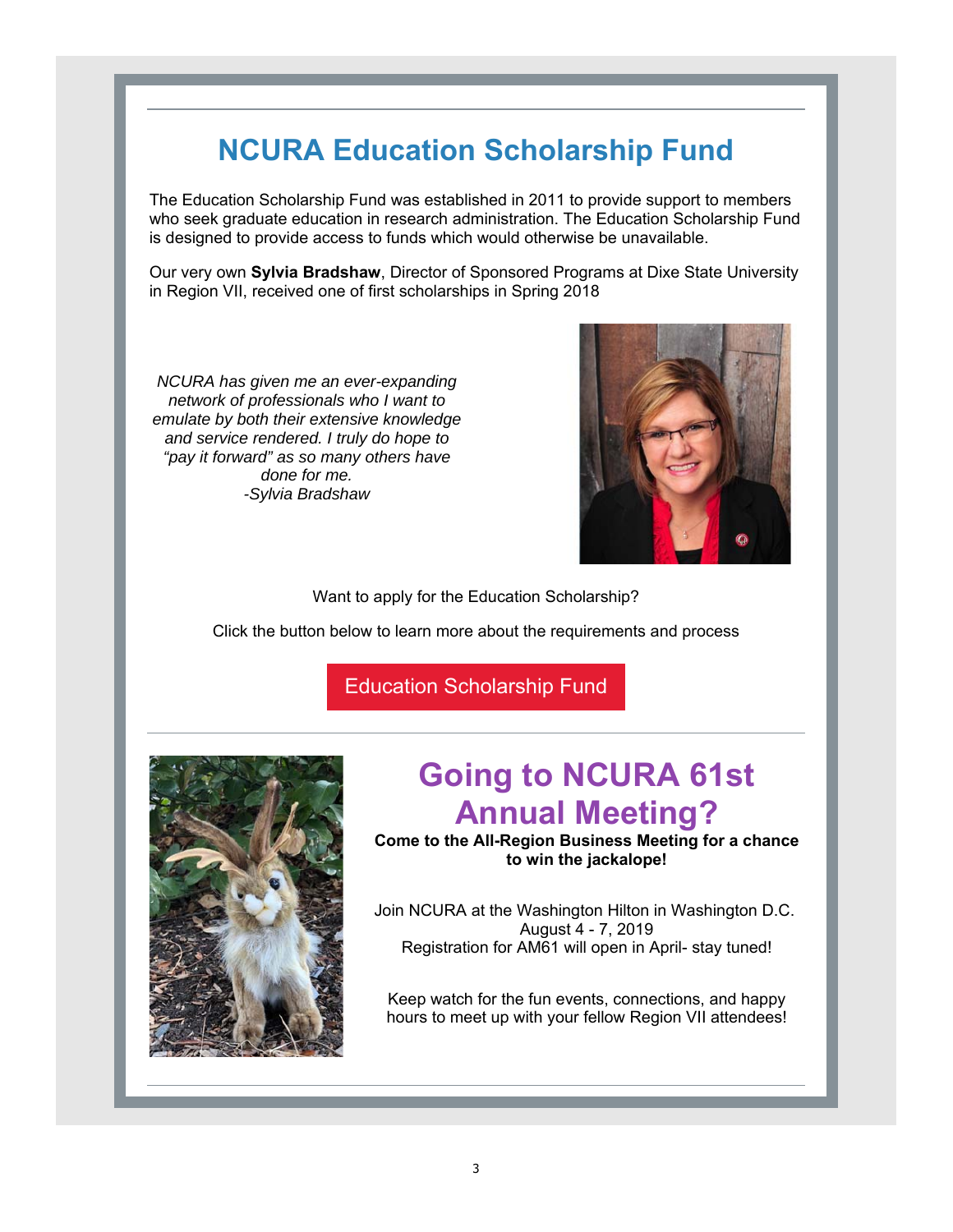

There are so many ways to get involved with NCURA and Region VII. Contact **Natalie Buys** at **natalie.buys@ucdenver.edu** for more information on how to volunteer with Region VII!

## **Volunteers Tell All - Spotlight On.... Presenting for NCURA - Regionals, Nationals, and Beyond!**

Read all about Vicki Krell's and Nicole Quartiero's experience in presenting for NCURA Region VII.



**Vicki Krell** Assistant Director Research Advancement Arizona State University

**Nicole Quartiero** Assistant Director ICR & ORSP Colorado State University- Pueblo

#### **Q: Where or what types of presentations have you done with NCURA (ie Regionals, Nationals, Workshops, Traveling?)**

**VK:** I've had so many wonderful opportunities to present at NCURA meetings – these have included a multitude of topics at National (Annual and PRA) and Regional meetings, Workshops at both National (Annual and PRA) and Regional meetings, and have also acted as a facilitator for a couple of discussion groups. I've presented on NIH proposals, on subawards, cost share, communication between central and department,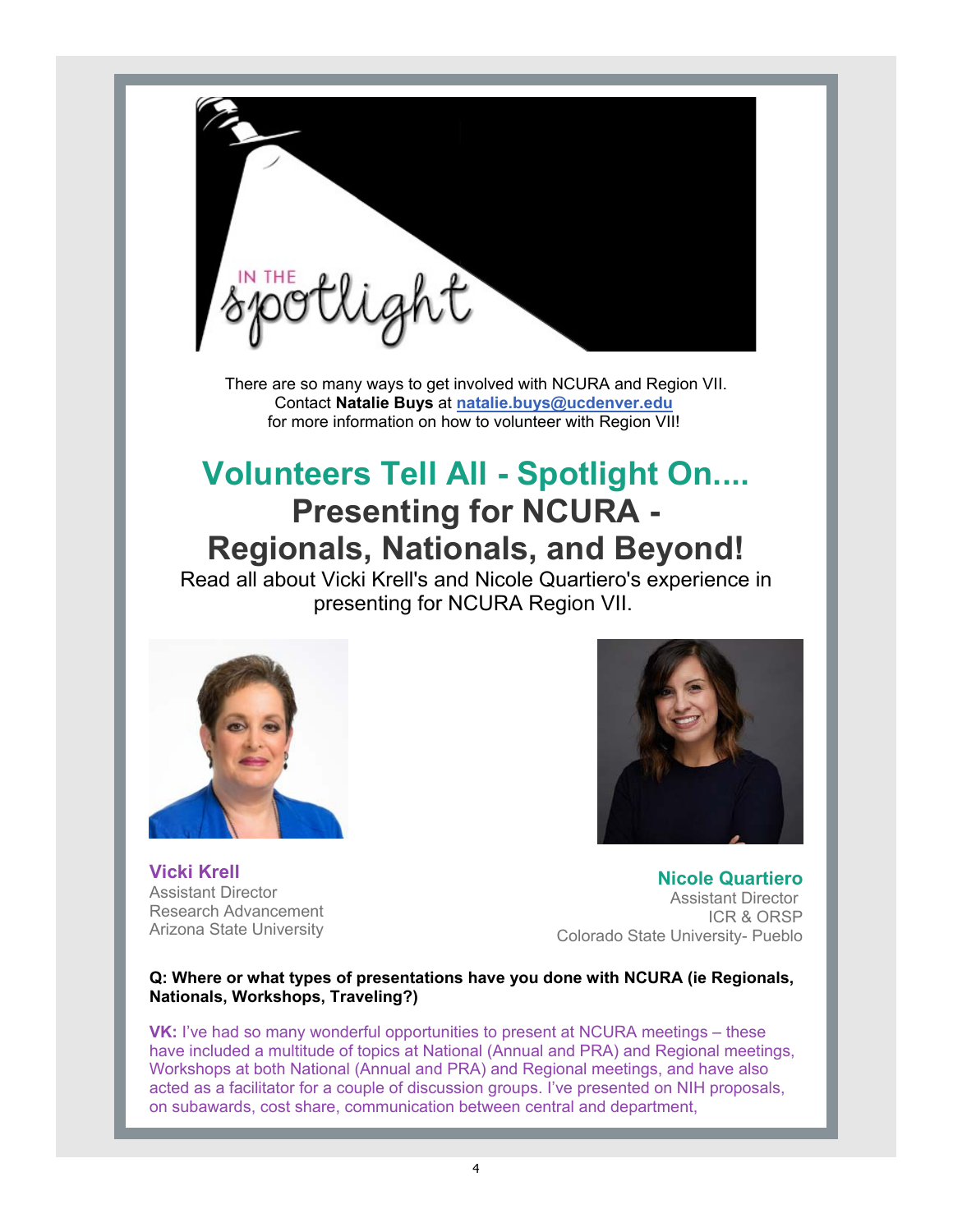communication styles, having difficult conversations, how to deal with energy suckers, and many more!

**NQ**: I have given oral presentations at both the Regional and National meetings.

#### **Q: What has been your favorite presentation with NCURA?**

**VK**: That's a tough one to answer – probably my sessions on NIH because I know the topic so well. And any topic that I've co-presented with my good friend Dennis Paffrath!

**NQ**: Thus far, my favorite presentation with NCURA was on the historical review of the current regulatory environment of Clinical Trials.

#### **Q: How has presenting with NCURA helped you professional or personally?**

**VK**: I was approached by a new friend in a different Region to co-facilitate a workshop on NIH at the annual meeting and was petrified as this was my first official presentation outside of my own institution. I wondered how Betty even knew if I'd be good at it! The experience was amazing. All of my opportunities to present with NCURA have cemented my confidence in my own public speaking skills, and of course getting positive reviews is the best. I am so appreciative when people will approach me during the meeting and let me know how much they enjoyed the session(s) they attended. The confidence I've gained has served me well both personally and professionally.

**NQ**: Presenting with NCURA has helped me personally by helping me to overcome my fear of public speaking. This has also increased my overall self-confidence. Professionally, it has helped me network in a way that has completely elevated me as a professional. Since my first presentation I have had the opportunity to meet and network with the best of the best in the field. I also believe that it has also helped me to get my name out there as a dedicated and driven Research Administration.

#### **Q: What has been the most challenging aspect of presenting with NCURA?**

**VK**: Luckily the fabulous NCURA staff do a great job to ensure that presenters are not overcommitted. In previous years I had presented multiple sessions that were scheduled too close together and it was stressful to feel prepared for each of them. That's no longer an issue as the committee chairs and NCURA staff monitor the program diligently, work hard to limit the number of sessions one person can present, and ensure they aren't scheduled back to back. Of course that's a little more challenging when presenting at the Regional meetings, so the presenter needs to be more involved and aware to avoid taking on too much of a load. After all, ideally a presenter also gets to attend sessions!

**NQ**: The most challenging aspect of presenting with NCURA is twofold – a) finding topics that people are interested in and b) getting in front of my most respected colleagues and hoping that I don't fumble or misspeak!

#### **Q: What would you recommend for first time presenters?**

**VK**: Present with someone you know and trust, be comfortable with the topic, practice, know which slides or talking points you'll be taking the lead on to ensure smooth transitions between speakers. And always be aware that if you forget to mention something, you're the only one that knows that, and you can always slide that point in elsewhere during the presentation. Don't stand at the podium and read the screen – the attendees can read that themselves. They want to hear your stories, your examples, your embellishments to the bullet points on the slides as this makes the topic more interesting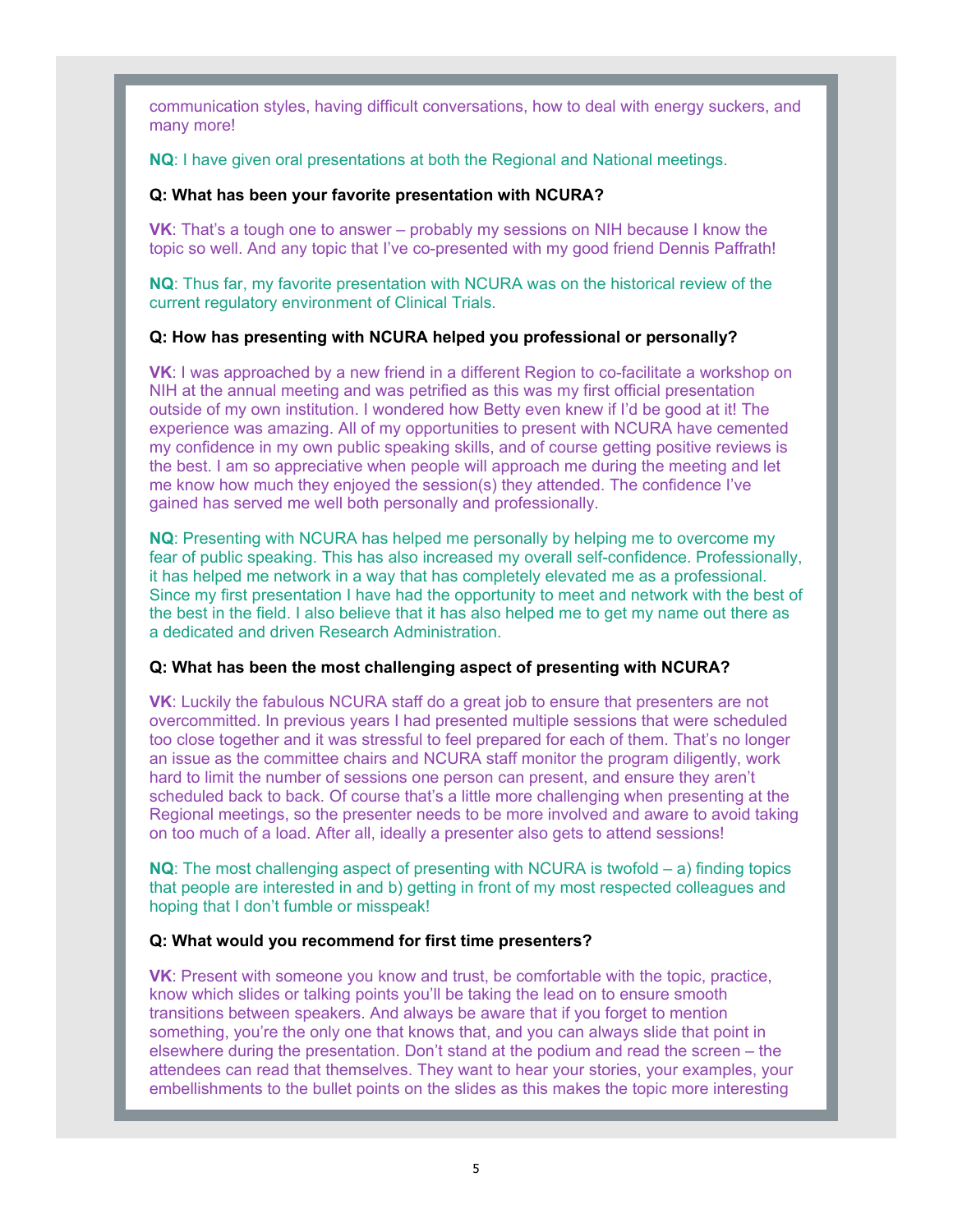and relatable. Use humor if you're comfortable doing so, engage the audience so they can participate, and bring candy!

**NQ**: For first time presenters I would recommend starting your presentation development early and practicing as much as possible in front of as many different audiences as possible. This will allow you to refine your talk and ensure that participants at all levels of understanding will walk away with something meaningful.

I am so grateful that year after year NCURA allows me to get on the stage and share my stories. I have learned so much by being a member and a listener at these meetings and it means the world to me to try and "pay it forward" by sharing my experience and knowledge. Thank you, NCURA for supporting my professional development in such a hugely impactful way!

Thank you Vicki and Nicole for your presentations, sharing your knowledge, and being a valuable part of NCURA!



### **Going to the Annual Meeting?**

As highlighted in February's newsletter, the registration desk is a great place to volunteer, meet attendees, and have fun! All this while you are already attending the meeting. It is a great way to take a first step in volunteering with NCURA, or a way to stay connected as a long time volunteer. Time Commitment - 1.5 hours per shift **Interested?**

Contact Natalie Buys at natalie.buys@ucdenver.edu



### **PUI Corner**

### **Region VII – A Region of PUIs!**

by Diane Barrett Colorado State University

Did you know that Region VII has at least 62 institutions that have at least one member of NCURA? And, while there are certainly a few large schools, we are a region of PUIs (predominantly undergraduate institutions). Over 40 of the institutions are run by those dedicated research administrators that handle everything remotely related to research administration – preaward, postaward, compliance of all kinds, purchasing, searching for funding. This makes us somewhat unique among the regions. Not only that, but we cover a huge area. Take a look at the map below, at our 'clusters,' and by that, I mean institutions that are within 400 miles of each other: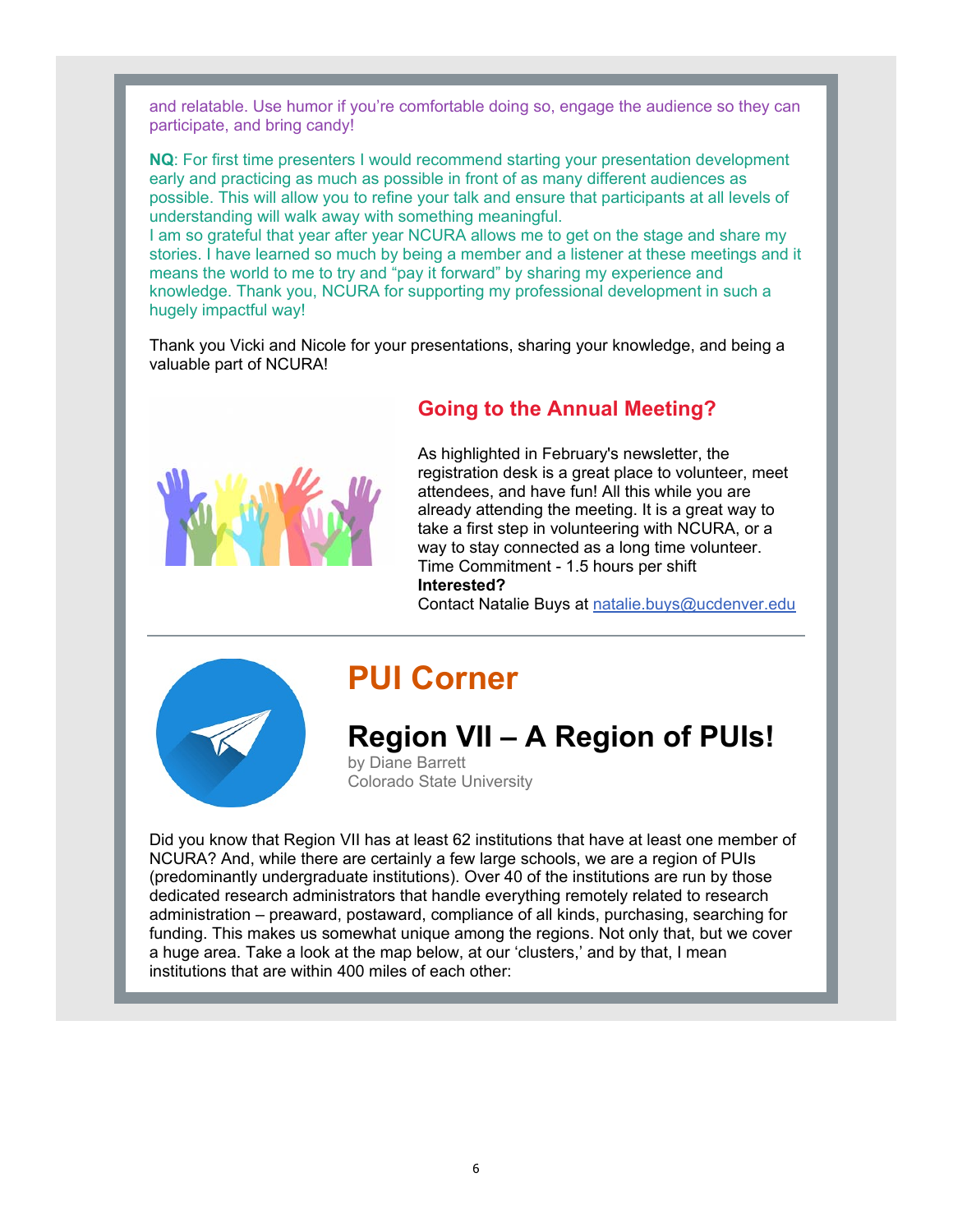

When the group that met to discuss our strategic plan last year in Billings chose the statement, "Inspiring research administrators to pioneer frontiers" it was in recognition of the vast amount of frontier we cover and the large number of PUIs that serve faculty in sometimes rather remote places.

It is important to us that we consider our population when talking about programming and, well, this newsletter. You will be hearing more from our PUI community. If you are at a PUI and would like to join a monthly call to talk specifically about PUI issues that we might be able to help address in some type of forum as a region, please email

diane.barrett@colostate.edu and I will send you the information. It is highly informal, and we'd love to have more of you participate.

### **Travel Award Nominations**

Don't forget to put in your travel award nominations and applications to help offset costs for attendance at the National or Regional Meeting! **Click Here for more information about how to apply and eligibility** 



#### **Deadlines: Annual Meeting - May 17th**

**Regional Meeting - July 19th Questions?** Email Joelina Peck at joelinapeck@asu.edu



### **Collaborate NCURA**

The Collaborate NCURA professional networking platform allows members to easily interact and communicate online, empowering members to work effectively. Have you viewed and updated your Collaborate profile? Make sure to be logged into your NCURA member account and click on the link

below! You can import information about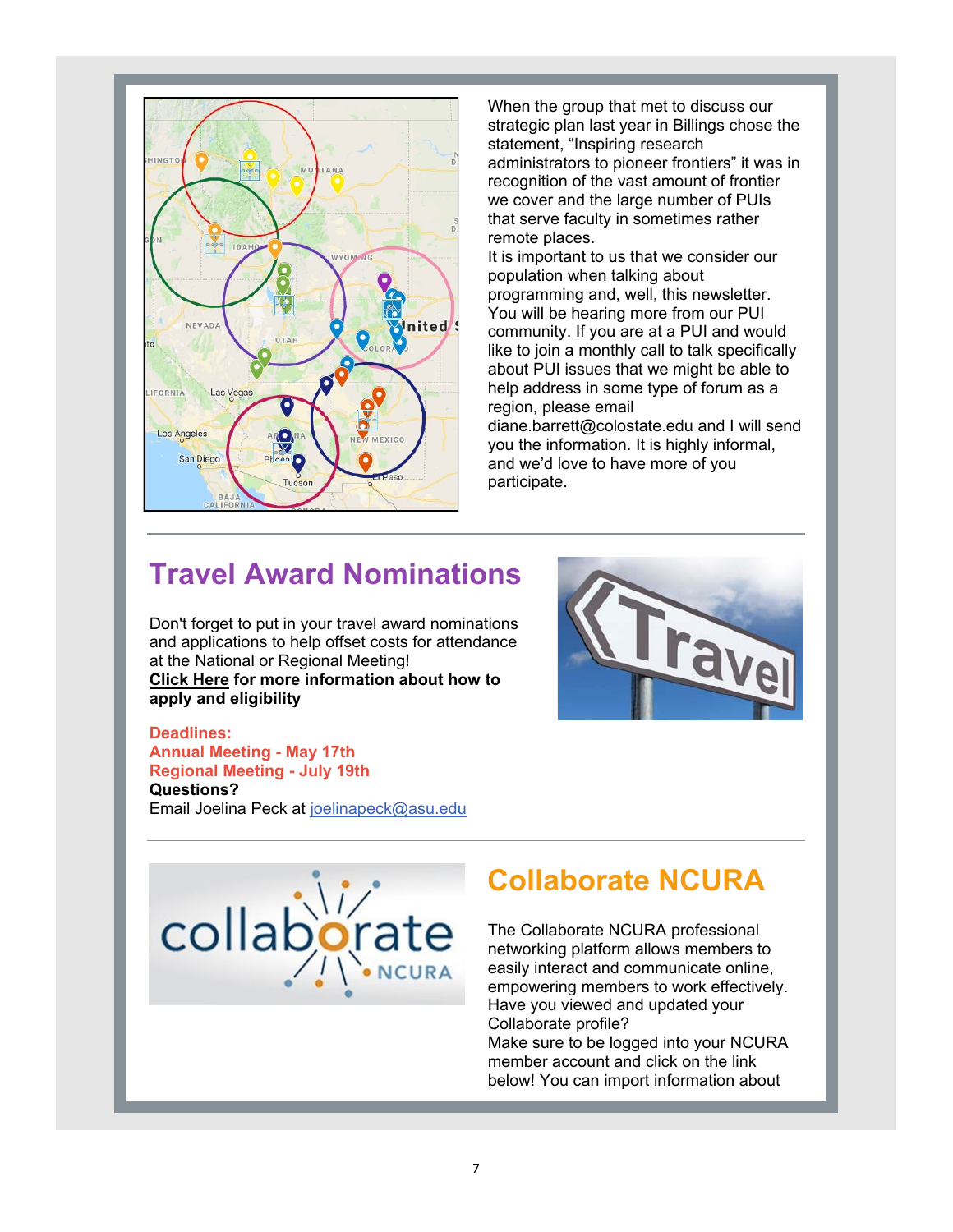yourself from your NCURA member profile and your LinkedIn account. **https://collaborate.ncura.edu/home**

66

<u>ур</u>

### **Quote of the Month**

Out of all my body parts, my eyeballs are in the best shape, because I roll them like 342 times a day.

*-Anonymous*





https://ncuraregionvii.asu.edu/ Questions or Ideas? Email them to diane.barrett@colostate.edu

fid

National Council of University Research Administrators | 1015 18th Street NW, Suite 901, Washington, DC 20036

Unsubscribe liz.grinstead@colostate.edu